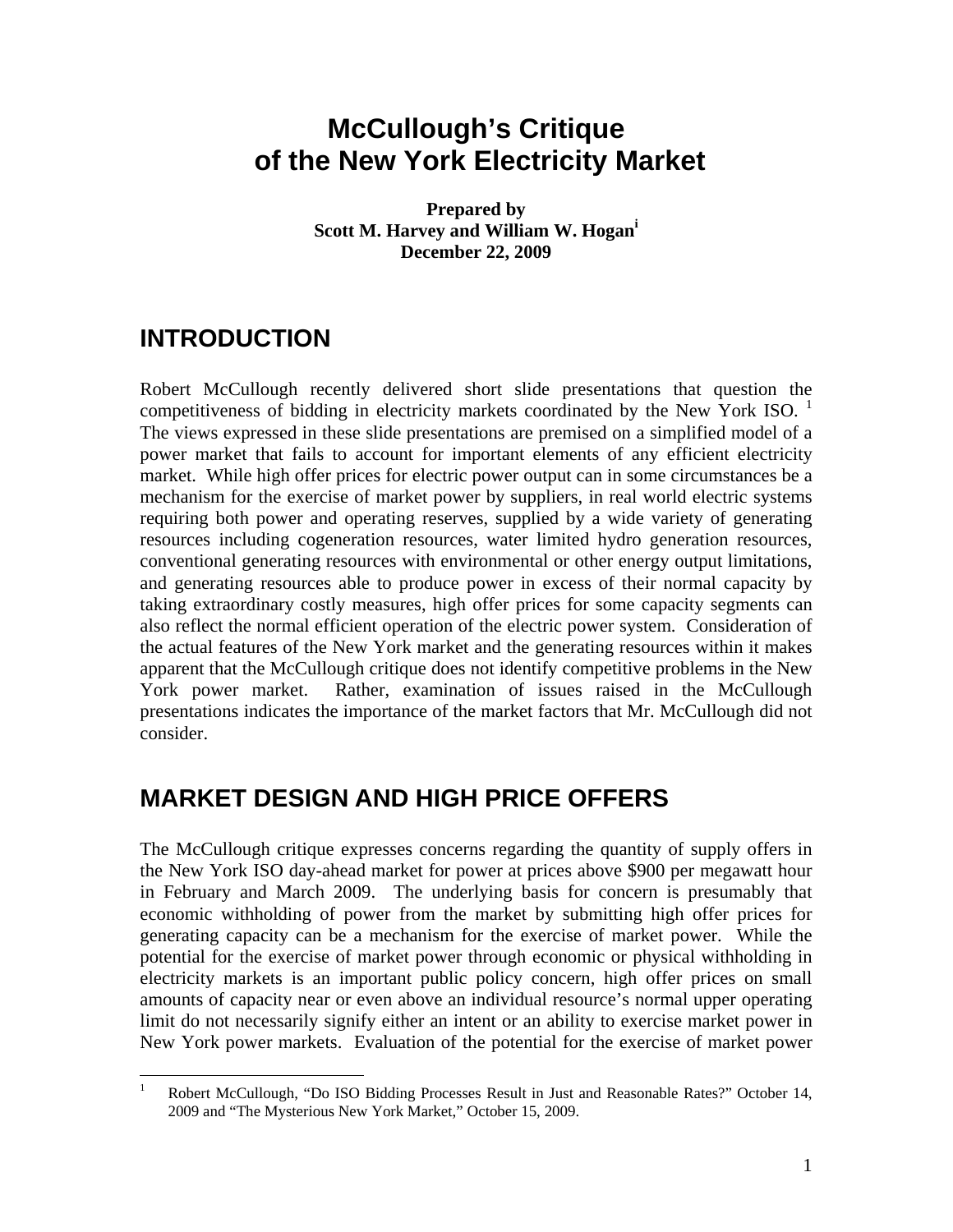needs to consider the type of resources submitting high priced offers, the time of day, the day of the week, the time of year, and the amount of capacity offered at high prices. The fact that particular high offer prices were not subjected to mitigation may not signify that market power mitigation is ineffective in the New York power markets, but rather may signify that the high offer prices were reasonable and/or had no impact on market prices.

As background to an evaluation of Mr. McCullough's concerns regarding the high offer prices submitted on some segments of capacity in the New York ISO day-ahead market during February and March 2009, it is noteworthy that the highest zonal price in the New York ISO day-ahead market in any hour of February was \$146 per megawatt hour and the highest price in any hour of March 2009 was \$150 per megawatt hour. Moreover, over the entire period back to May 1, 2006 there were only 21 hours in which a zonal price exceeded \$500 per megawatt hour in the New York ISO day-ahead market, all of which were during the summer of 2006 when fuel prices were much higher than today. Moreover, during 20 of these 21 hours, the only zone with a price of \$500 or more per megawatt hour was the Long Island zone, in which virtually all the load is served by the Long Island Power Authority, which also controls the generation used to serve that load. Other than Long Island, the only instance of zonal prices as high as \$500 per megawatt hour in the day-ahead market was during hour 16 (4-5 p.m.) on August 2, 2006 when the zonal price was \$510 per megawatt hour in the Dunwoodie Zone and \$503.55 per megawatt hour in the Millwood Zone.

Why are power prices so rarely high in New York power markets despite the high offer prices pointed out by Mr. McCullough? Part of the answer is that the New York power markets are designed to provide market participants considerable flexibility in using their offer prices to manage the operation of their generating resources so as to meet the reliability needs of the New York electric system, while providing checks on the exercise of market power by suppliers that at times may possess market power. While the New York ISO market design and market power mitigation framework are continuing to evolve both to improve performance and to accommodate changes in technology and government policy, the core design is performing well and does not need to be changed.

An important fact in understanding the design and performance of the electricity markets coordinated by the New York ISO is that the New York ISO is required by the New York Public Service Commission, the Northeast Power Coordinating Council,<sup>2</sup> and North American Electric Reliability Corporation<sup>3</sup> to maintain substantial amounts of operating reserves,<sup>4</sup> typically 1800 megawatts. The need to maintain operating reserves is an important element of the New York market, and of any other electric power system, that

 $\frac{1}{2}$ See NPCC.org

<sup>3</sup> See NERC.com 4

Operating reserves are capacity that is available to be dispatched to meet energy load within a shorttime frame. The New York ISO maintains several categories of operating reserves, 10 minute spinning reserves (which must be maintained on units that are on-line and synchronized to the grid and can be ramped up within 10 minutes), 10 minute non-spinning reserves (which also must be able to be ramped up within 10 minutes but can be maintained on off-line quick starting units) and 30 minute reserves (which must be able to be ramped up within thirty minutes and can be maintained on off-line units capable of starting and ramping up within that time frame or on on-line units).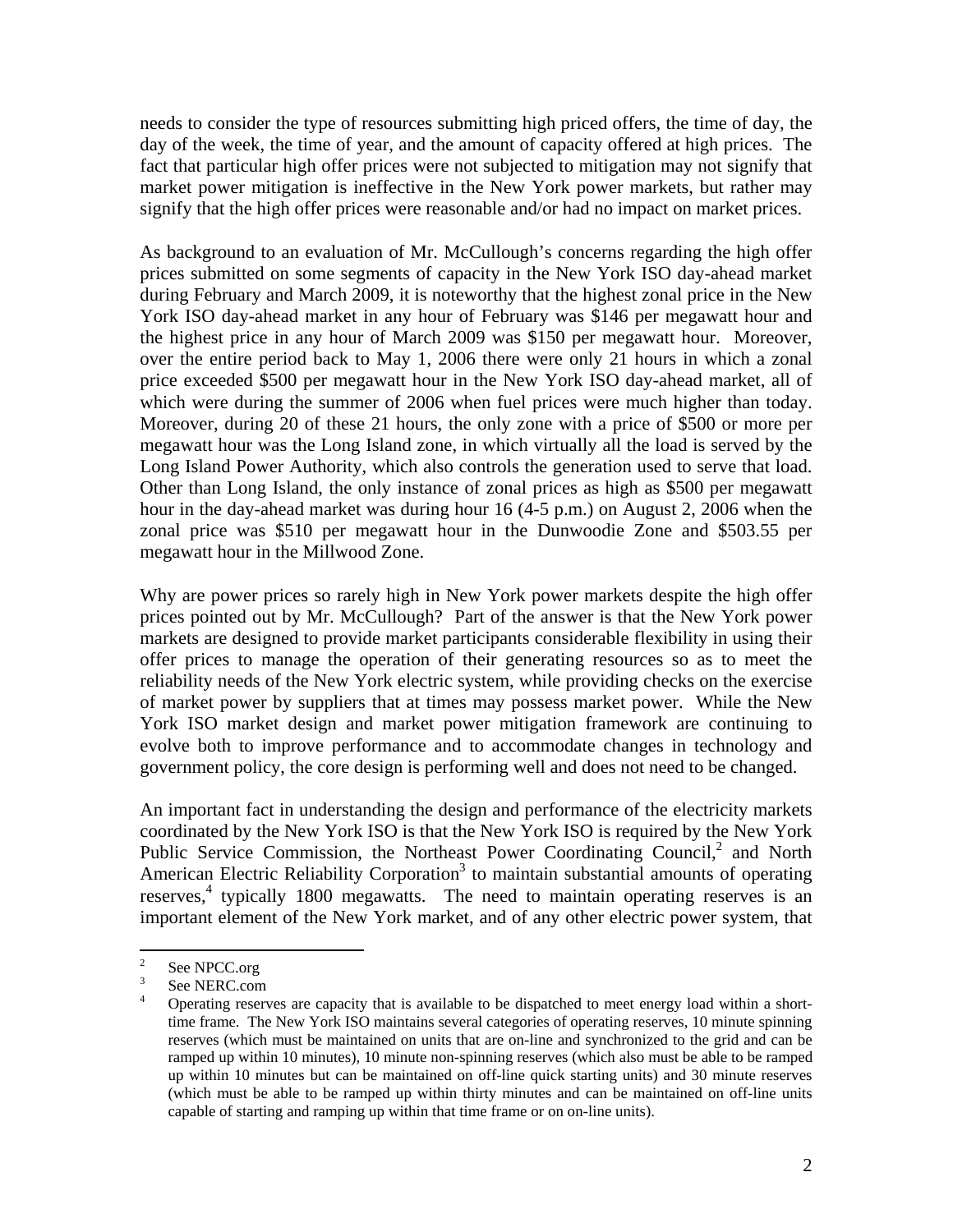is not considered in the simplified model of an electric system underlying the McCullough critique. The New York ISO markets and software are designed so that generation with high costs or limited availability can be used to provide these operating reserves, while lower cost generation is used to meet energy demand. Hence, capacity whose energy output is offered into the market at high prices is not necessarily withheld from the market but may be used to provide low (opportunity) cost supply in the reserve markets.

Moreover, while Mr. McCullough asserts that offer prices above \$900 per megawatt hour are too high to possibly reflect energy cost considerations, this is not actually the case for some of the kinds of resources found in the New York market, or in many other electricity markets. There are sound reasons for such high bids on some portion of the capacity offered by many New York generating resources.

First, many generating units in New York have unfavorable operating characteristics at the extreme high end of their rated capacity. This is not something new. It was a characteristic of these same units when they were owned by regulated utilities and dispatched by the New York Power Pool prior to 1999. The extreme upper range of these units was referred to then as the "EDC high", reflecting the emergency dispatch capability of the units, not their normal operating range. The last few megawatts of the rated capacity of many of these old utility generating units were generally used to provide reserves rather than dispatched for energy under New York Power Pool operation because this is the most efficient use of this capacity, then as now. On some units special high cost actions must be taken to achieve the maximum output, while operating at maximum output materially increases the probability of operating problems on other units, so it is not desirable to operate at these output levels unless necessary for New York reliability, which is not the case when power prices are low. For capacity that is in excess of a resources' normal upper operating limit, therefore, offering that capacity at a high price is not an indication of an attempt to exercise market power through economic withholding, as the cost of using this capacity to supply energy can be very high and the capacity may be used to provide operating reserves.

Second, the resources dispatched by the New York ISO include hydro generation resources whose offer prices for very high output levels can reflect a variety of special costs associated with releasing water from their reservoir to generate the incremental power. Among these costs are the opportunity costs in the power market once the water in the reservoir is released and not available to generate power or to provide reserves. The release of the water to generate power outside the normal water release schedule may also adversely impact recreational and other non-power market uses of the water flow or the reservoir and, depending on the refill rate for the reservoir, these costs may persist for varying periods of time.

Third, some high offer prices for particular capacity segments may be submitted by cogeneration facilities whose incremental output at high offer prices may be provided by shutting down portions of the host production process, or may entail operating the facilities generating power outside the normal operating hours for the host production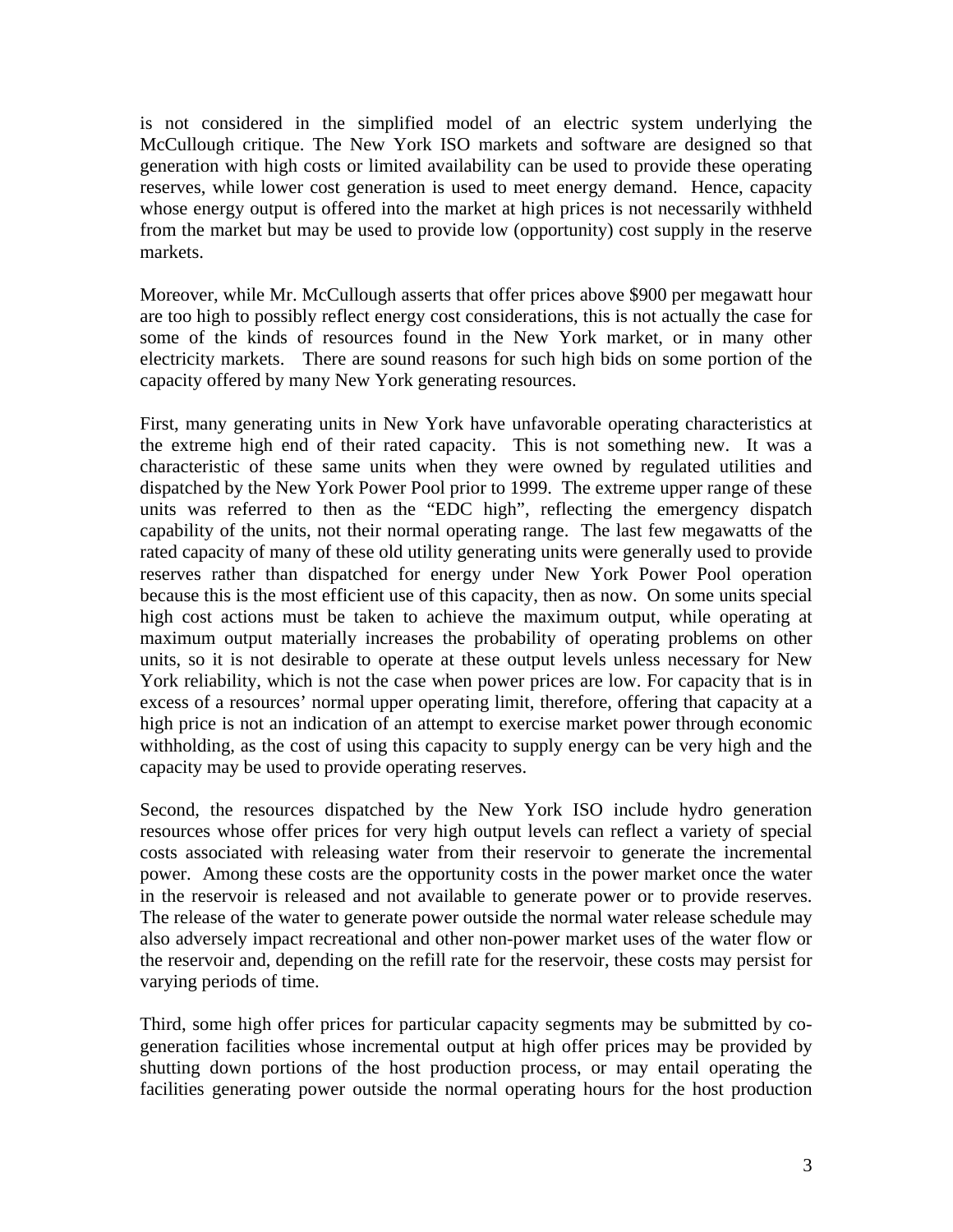process. These decisions can have costs well above the basic gas conversion heat rate which is the only factor Mr. McCullough appears to consider in evaluating the reasonableness of the offer prices in the New York ISO day-ahead market. The gas cost times heat rate is one element of incremental costs for conventional gas fired generation, but it provides little if any insight into the cost of supplying incremental energy from such cogeneration facilities.

#### **EXAMINING THE CRITIQUE**

The actual number of megawatts of capacity offered at prices above \$900 per megawatt hour during the hour on which Mr. McCullough apparently focuses (8 a.m. on Sunday February 1, 2009), was 779.7 megawatts on forty units. Of the capacity offered at prices of \$900 per megawatt hour or above, 679.8 megawatts were offered by hydro generation or cogeneration resources which, as discussed above, have complex opportunity costs. The remaining 99.9 megawatts of high offer priced capacity on more conventional generating units was far below the New York ISO's reserve operating reserve requirements. Moreover, 120 megawatts of operating reserves and upward regulation were scheduled on the resources offering the 99.9 megawatts of high offer priced nonhydro and non-cogeneration capacity during the hour examined by Mr. McCullough. Hence, the bidding behavior is neither difficult to explain nor anomalous if the characteristics of the units offering supply at these high prices and the use of this capacity to provide operating reserves is taken into account, as it is by the NYISO and the independent market monitor in their assessment of competition and market performance.

Similarly, the total number of megawatts offered at prices above \$750 per megawatt hours was only slightly higher in this hour, 905 megawatts on 47 resources and of this total, 759.1 megawatts was offered by hydro generation or cogeneration resources. Furthermore, the data Mr. McCullough cited also show that the amount of capacity offered at high prices is greatest in the middle of the night and lowest during the peak load hours, not the pattern that would result from attempts to exercise market power through economic withholding. Thus, there were 894 megawatts offered at prices of \$900 per megawatt hour or more at 1 a.m. in the morning, 779.7 megawatts at 8.a.m. in the morning, and 746.3 megawatts between 5 p.m. and 8 p.m. on February 1.

While Mr. McCullough seems to imply that the day-ahead offer prices for power for the 8 a.m. hour on February 1, 2009 artificially raised prices in the day-ahead market, the zonal prices that actually resulted from these offer prices within the framework of the New York ISO market ranged from \$36.17 per megawatt hour in the west to a high of \$47.75 per megawatt hour on Long Island.

The energy offer prices of generation scheduled to provide operating reserves is not mitigated in the New York ISO day-ahead market, ensuring that energy limited resources can be scheduled to provide operating reserves, and can use high energy offer prices to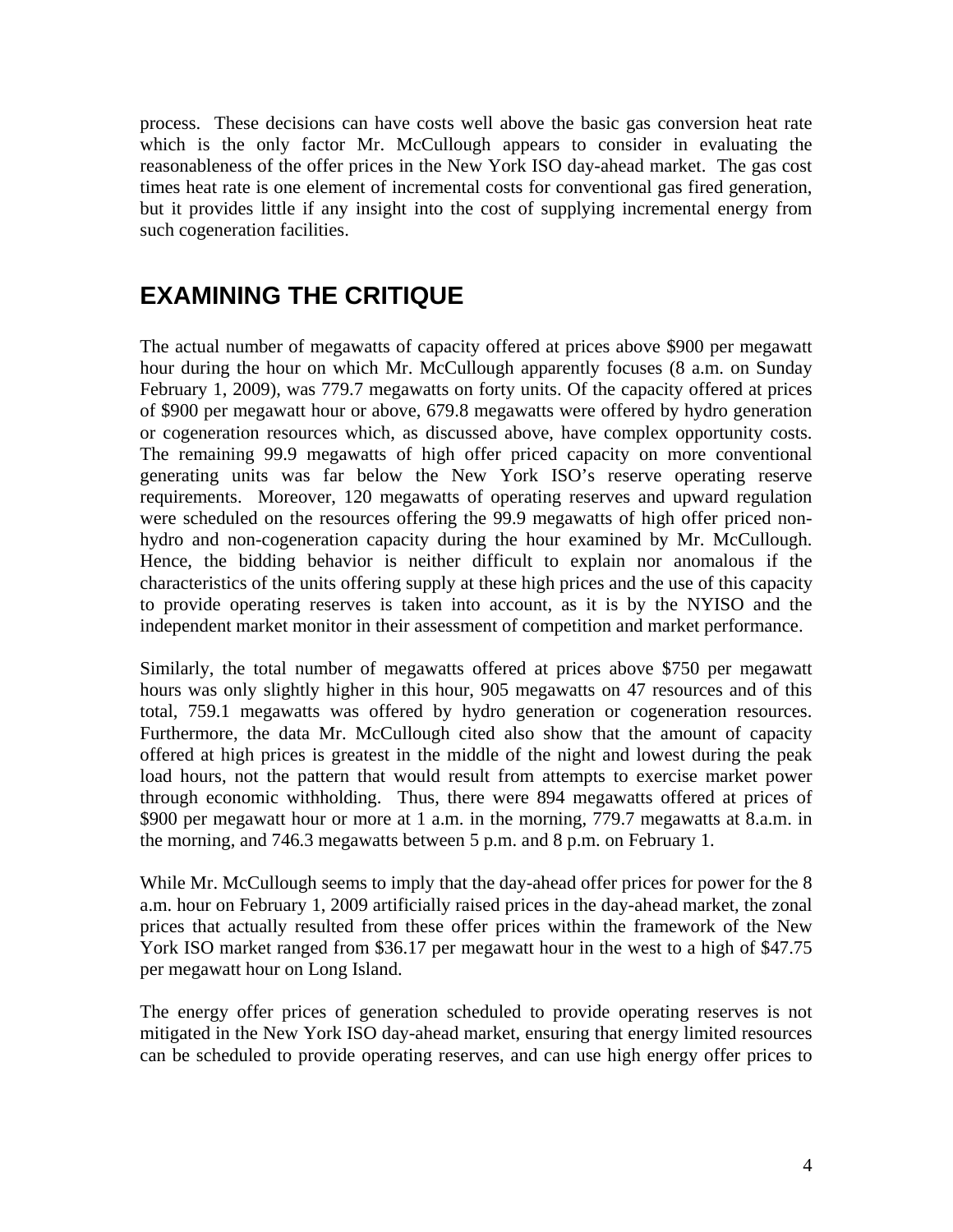manage their energy limits.<sup>5</sup> This essential design feature draws on what should be one of the lessons from the western power crisis, that mitigating the offer prices of energy limited units so that they are dispatched for energy instead of providing operating reserves undermines reliability and ultimately raises consumer prices.

With this understanding of the New York market and the data, there is no support for the statement by Mr. McCullough that:

"One of hundreds of Hockey Stick Bids per hour: Generator #285855750 adds a small increment to its bid curve at \$999/MWh; Obviously, the odds that \$999/MWh actually represents cost is very very low; The small increment is a loss to this generator since it seldom dispatches."

Without discussing the confidential specifics of this generator but understanding the design of the New York market and the diverse characteristics of the generation resources serving load within that market, the behavior in question is hardly irrational or anomalous on its face. First, if the capacity in question were scheduled to provide reserves, the generator would earning a margin on this capacity, \$7 per megawatt for providing spinning reserve during hour beginning 8, on February 1, 2009, which would be a rational use of this capacity if it is not dispatched to generate energy. And if operating in this capacity segment at the very top of this unit's generating capability materially increases the likelihood of operating problems or requires extra-ordinary measures to achieve this output, then the offer prices would be rational.

Mr. McCullough makes a similar mistake when he concludes:

"Economic theory assures us that all of these bidders are making a serious mistake: In the presence of perfect competition, no bidder should believe that his bidding strategy can affect prices.; If he systematically bids above his marginal cost, he will not be dispatched during many periods when the plant would be profitable."

Submitting high energy offer prices in the New York ISO day-ahead market does not forego revenues if the capacity is scheduled to provide operating reserves. Hence, entities submitting high offer prices are not necessarily mistakenly attempting to exercise market power, but are ensuring that capacity with unfavorable characteristics or high costs for generating energy is used to provide operating reserves during ordinary conditions and is only dispatched for energy during short periods when operating reserves are activated by the New York ISO.

Similarly, submitting high energy offer prices in the New York ISO day-ahead market for energy that a cogeneration facility uses to run a production process is not a mistake. On the contrary, one should expect that it would only be rational to interrupt such a production process when day-ahead power prices are quite high.

 5 See New York ISO Technical Bulletin 67 dated May 20, 2004 "Automated Mitigation Procedures for the Day-Ahead Energy Market."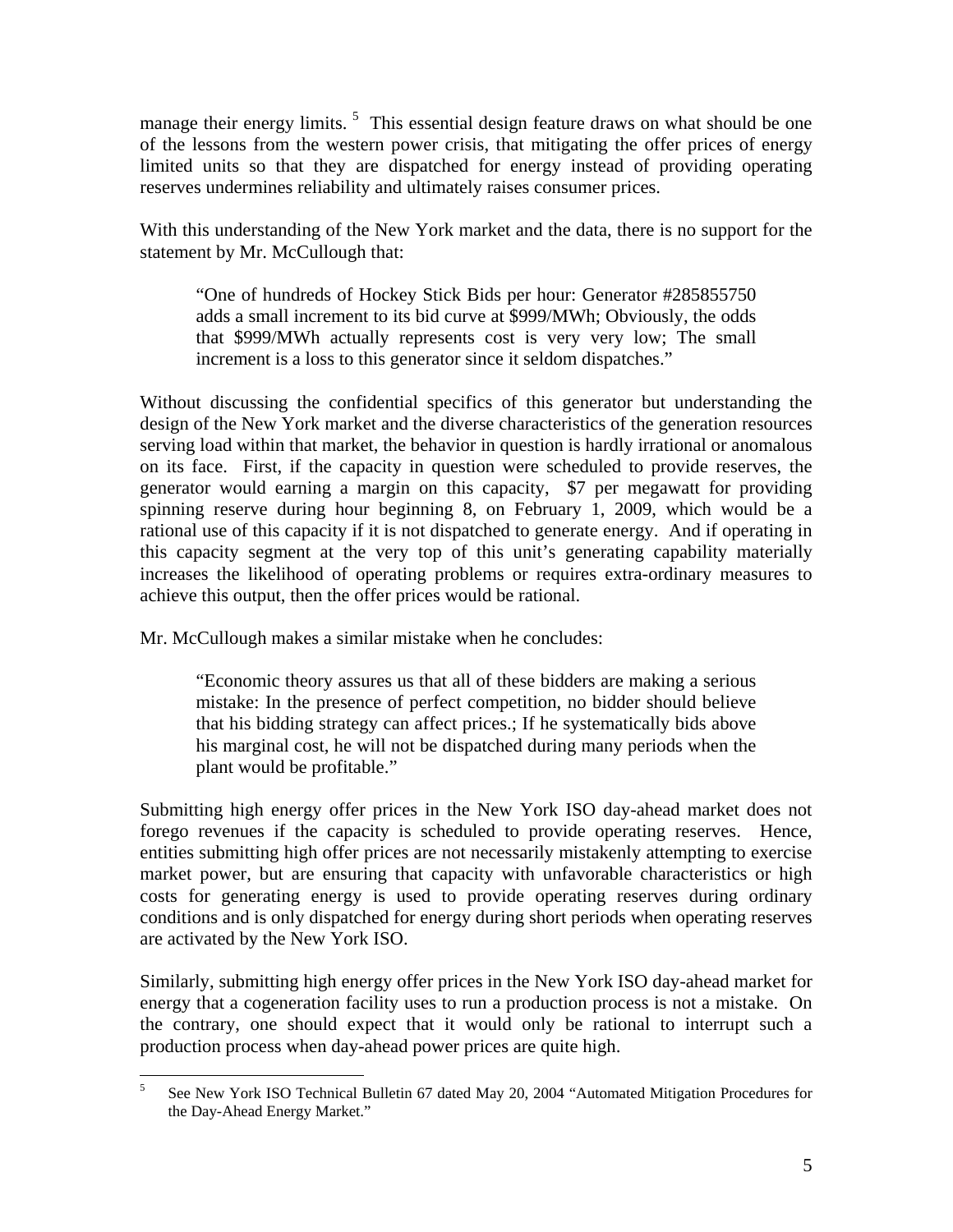Mr. McCullough's general concern with "hockey stick" bids is misplaced. Hockey stick bids, in which very small megawatt quantities of power are offered at high prices, would set prices only when the system is extremely short of generation and in these circumstances a high energy price would be sending an appropriate signal for consumers to reduce power consumption. Because hockey stick bids entail offering only very small quantities of output at high prices, they generally do not raise market power concerns. Market power concerns would potentially arise if a market participant offered a large block of output only at high prices, rather than a megawatt or two or in some cases a fraction of a megawatt.

In fact, because hockey stick bids entail offering only a few megawatts of output at high prices, they will often not set prices even when demand is extremely high, because the capacity with high offer prices will be used to provide reserves, rather than dispatched for energy. In part for this reason, the New York ISO market design does not rely on hockey stick bids to set prices at appropriate levels during reserve shortage but instead directly reflects reserve shortages in day-ahead and real-time energy prices. Thus, as observed above, the offer prices that apparently concern Mr. McCullough are almost certainly not intended to set prices at high levels during shortage conditions. A better explanation is that the bids simply reflect the opportunity costs and adverse performance impacts of operating to generate at these output levels on these resources.

Reserve shortages are very rarely present in the New York ISO day-ahead markets but do appear during real-time operation. Some of these reserves shortages are limited to shortages of 10-minute spinning reserves or perhaps 10-minute reserves during short periods, typically one or two intervals, when generation is ramp constrained and reserves are dispatched to meet load. Other instances of reserve shortages can be longer periods when the New York ISO is short of 30-minute reserves as well perhaps 10-minute reserves.

The empirical reality is that sustained high prices in the New York ISO real-time market arise during reserve shortages when they send an appropriate signal for demand response. There have been a total of 1705 dispatch intervals since May 2006 during which any zonal price outside Long Island exceeded \$500 per megawatt hour. <sup>6</sup> Of these, 916 were intervals in which there were reserve or regulation shortages and prices were set in part by the shortfall values for reserves, rather than by the high offer prices of generating units. Of the remainder, 42 were intervals in which prices were set by the offer prices of

 $\overline{a}$ 6 A normal dispatch interval is five minutes long, so these 1705 intervals would total 143 hours and a few minutes based on the normal interval length, or about 6 high priced days over the more than three year period. Some of the high priced intervals are not of normal length because they arose during stressed system conditions when the real-time dispatch was being run more often than once every five minutes. High prices that were present only on Long Island were not included in the tabulation because their inclusion would have required much more effort to identify intervals impacted by Long Island reserve shortages over such a long historical period given the reserve pricing rules applicable to Long Island. A few high priced intervals impacted by software problems in which prices were corrected have also been excluded from the tabulation, because of the ambiguity in classifying the cause of the prices in such intervals.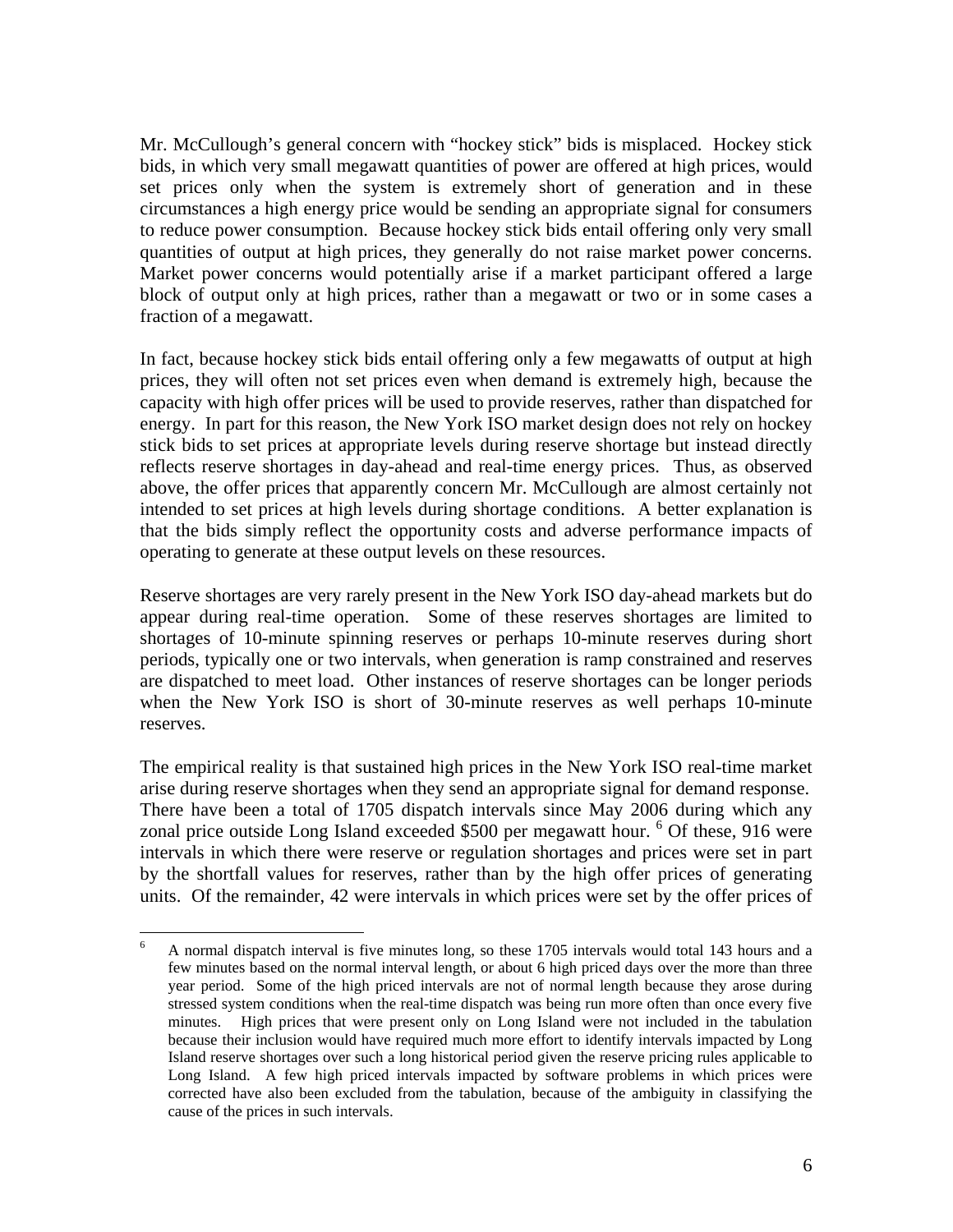demand resources in the New York ISO's emergency demand response program because there would have been a reserve shortage without the demand reduction provided by the demand response, and 180 were intervals in which prices were set by the penalty values for overloaded transmission constraints (\$4000).

The remaining 567 intervals (about 47 hours of high prices based on 12 dispatch intervals per hour) were intervals in which prices were set by generator offer prices. These were virtually all sporadic intervals in which the system was ramp constrained due to sudden changes in system conditions, such as following implementation of a thunderstorm alert, and prices were set by high cost quick start gas turbines, rather than the offer prices at the extreme upper operating range of dispatchable resources.

Thus, high priced offers in the New York ISO market design accommodate the needs of New York reliability by providing a mechanism for suppliers to ensure that dispatchable capacity at the operating range of New York resources is scheduled to provide reserves rather than energy, yet these high offer prices virtually never impact either day-ahead or real-time prices in the New York market.

It is also appropriate when considering the impact of these high priced intervals on consumer costs to recognize that New York energy and reserves prices are in aggregate too low to support the level of generation needed to maintain the target level of reliability for New York. Generator energy and ancillary service margins are therefore supplemented by capacity market payments. These same costs of maintaining sufficient generation assets to provide the target level of reliability are borne by customers in other regions in their retail rates, which include, except in the case of consumers benefiting from government subsidized power, return of and on generation investment.

## **MARKET POWER MITIGATION**

Mr. McCullough reliance on a simplified view of electricity markets and the New York ISO market design in particular also apparently lead him to conclude that the high offer prices he identifies indicate that the New York ISO market power mitigation design is not working, stating:

"Is this working?

- The answer appears to be "no"
- Since noneconomic bids are so pervasive, it is unlikely that the rules described by the ISO are mitigating 10% or more of total bids
- Reading between the lines, it appears that application of the mitigation rules appears to be largely directed at New York City
- In September, the ISO filed an emergency motion attempting to tighten up mitigation rules in NYC, citing non-economic bids"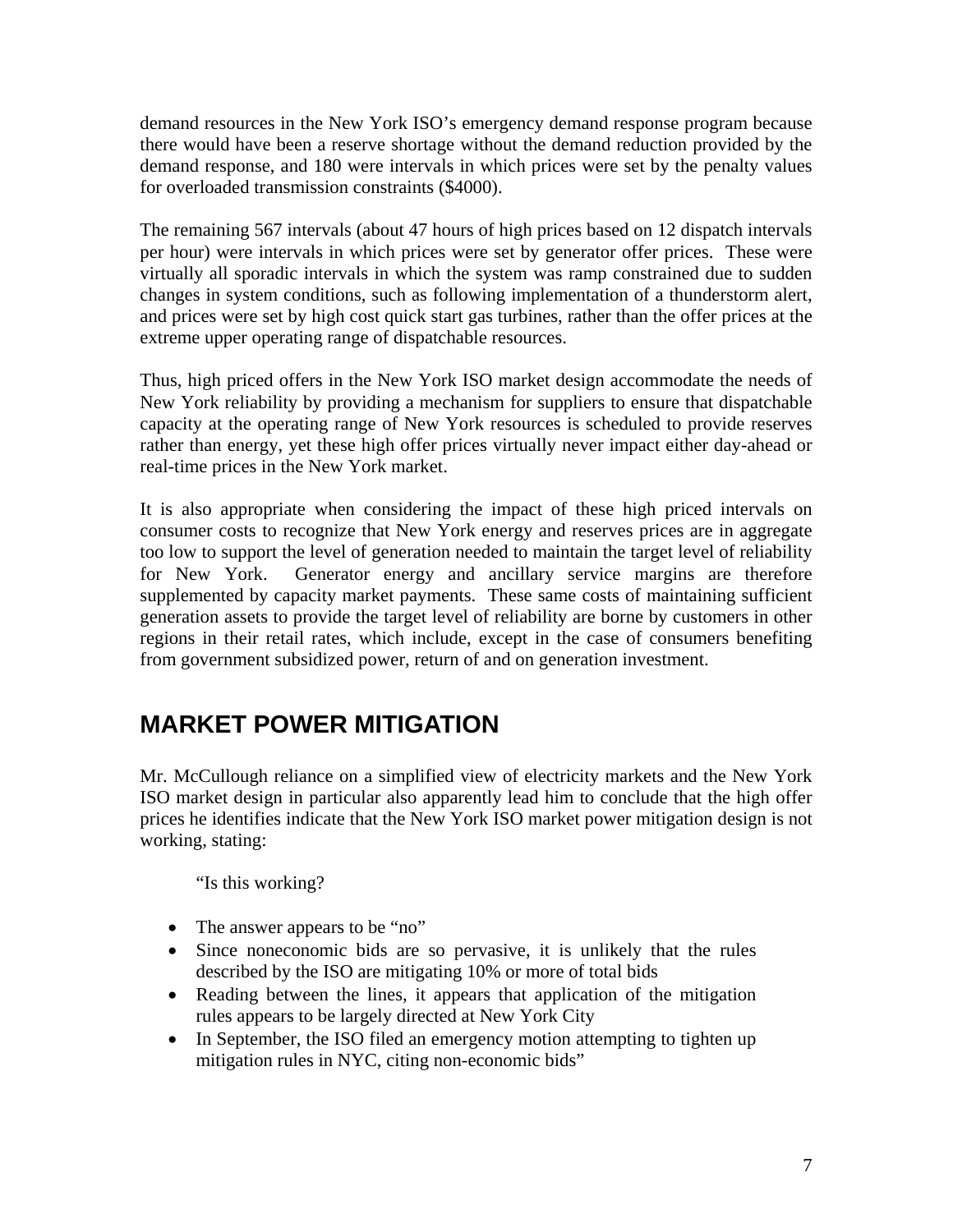Mr. McCullough's conclusions are again mistaken. First, the fact that a small number of megawatts at the upper operating range of a few dispatchable units within New York are offered at high prices has essentially no impact on market prices or efficiency because this capacity can be and is scheduled to provide operating reserves.

Second, it mistaken to draw conclusions regarding the adequacy of market power mitigation by examining offer prices on a Sunday morning in February. Under the New York ISO conduct and impact test for market power mitigation, offer prices are only mitigated if the mitigation would actually impact market prices. Thus, the same offer price that might go unmitigated in March or February because the unit would not have been economic to use to meet load based on either the mitigated or unmitigated offer price, might be subjected to mitigation on a hot summer weekday.

Third, mitigation of offer prices is appropriately more focused on generation within New York City than upstate New York, because it is generation within New York City, particularly generation within load pockets within New York City, that sometimes faces limited competition, creating the opportunity for the exercise of market power. In the case of capacity elsewhere in the state, if the capacity is offered at high energy prices and low reserve prices, it will simply be scheduled to provide reserves in the day-ahead market and energy will be dispatched on other units with little impact on market prices.<sup>7</sup> This is not always on option within load pockets in New York City, which is why market power mitigation in New York is most likely to be applied to units located within New York City.

Fourth, the supply offered at prices of \$900 per megawatt hour or more was not more than 10% of supply in the hour examined by Mr. McCullough (8 a.m. on February 1, 2009) but was actually less than 2.5%, and even less capacity was offered at such prices later in the day.

Fifth, the fact that the New York ISO market design and market power mitigation framework can accommodate generating resources with diverse characteristics, including cogeneration facilities and varying types of hydro generation is not an indication that the market design has failed or malfunctioned. Rather, the evidence is that the basic design is working as intended.

Sixth, Mr. McCullough also misunderstands and misstates the September New York ISO filing, which did not concern high offer prices in New York City, but instead concerned high offer prices by resources located in certain regions outside New York City in special circumstances in which a particular resource had to be committed to meet a local reliability criteria and thus that particular resource indeed possessed market power.

 $\frac{1}{7}$  While generators can submit offer prices for reserves in the New York ISO day-ahead market, all dispatchable generating capacity is used to provide reserves in real-time and the price of reserves is set by opportunity costs in the real-time energy market or reserves shortage values.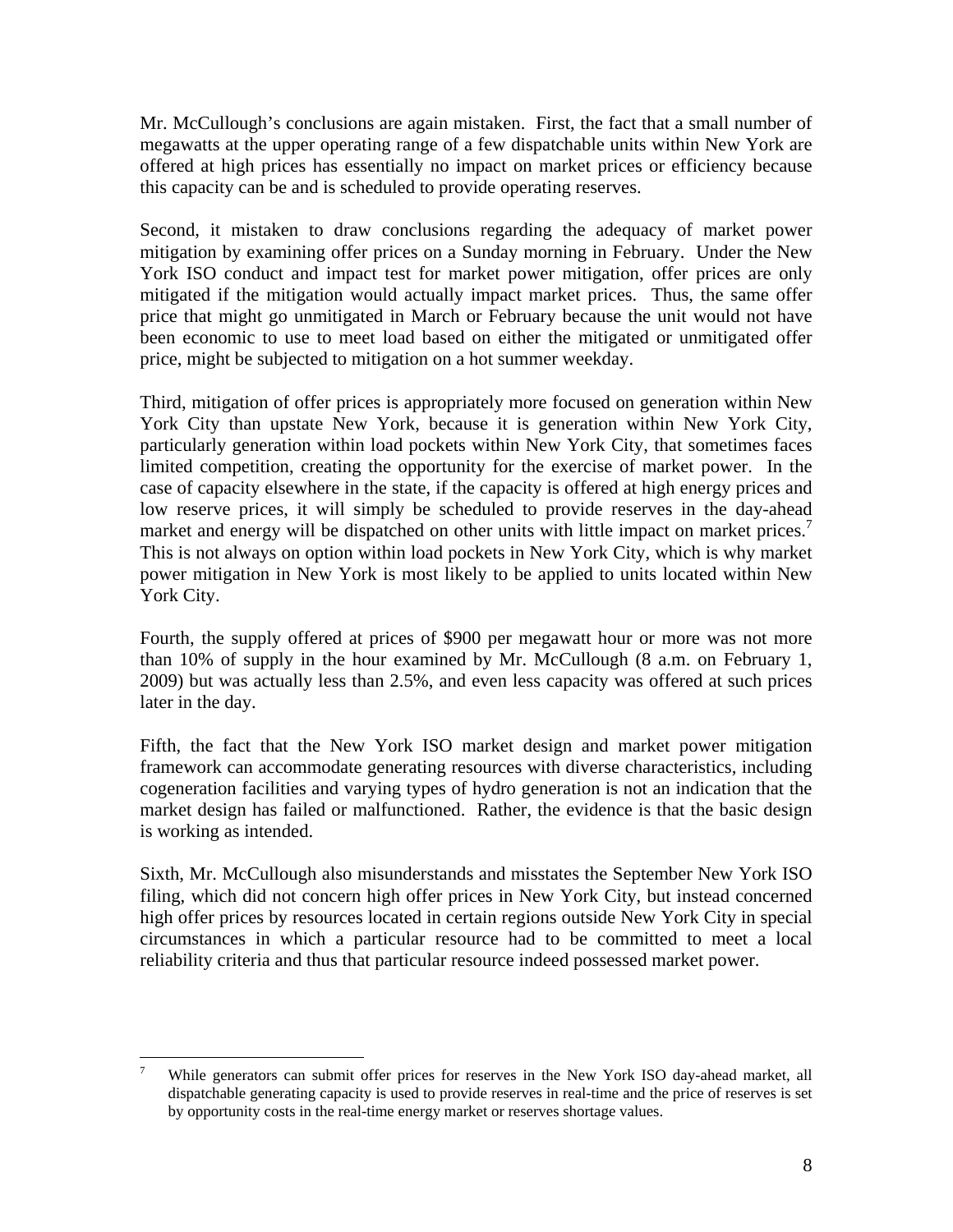## **IMPLICATIONS FOR ELECTRICITY MARKET DESIGN**

Mr. McCullough then asks: "If we are so smart why don't we understand these bids?"

The reason Mr. McCullough does not understand these bids may be his reliance on a simplified view of electricity markets that bears little resemblance to reality and the New York market design, the New York ISO market rules, the New York ISO pricing system, or to the reliability needs of electric transmission systems.

Mr. McCullough's observations regarding organized market are even less comprehensible than his comments regarding the New York market. In particular, he states that:

"Against all probability the California Model has been copied across the US

- Each of the states that has adopted the model has had similar problem;
- As far as we have been able to determine, not one of the implementations has managed to create a market remotely similar to competitive markets;
- Odd bidding patterns are the rule, rather than the exception
- Although frequent press releases note how competitive the markets are, prices have continued to diverge from those outside of the California model states"

Mr. McCullough has the facts regarding the California electricity market design backwards. Rather than the California modeled being copied, in April 2009 the California ISO abandoned the old California market design and shifted to the PJM/New York ISO market model.

Mr. McCullough's opposition to ISO markets is particularly striking since outside an ISO administered market, none of the information he refers to regarding unit offer prices and availability would ever be publicly available. Vertically integrated utilities are not required to publicly post offer prices for capacity that is not dispatched to meet their load or even to show what capacity was available in excess of that needed to meet their load serving obligations. Mr. McCullough's apparent belief that odd bidding patterns are the exception outside organized markets is remarkable since there is no publicly available data to use in assessing offering behavior outside the organized markets.

# **CONCLUSION**

Hockey stick offer curves, with small volumes of power offered at high prices, can be consistent with competitive behavior and efficient operations. The view that power should never be offered at high prices is based on a simplified model of electricity markets that ignores critical elements of real electricity systems. ISO market power mitigation rules and processes regularly distinguish between high offer prices that are